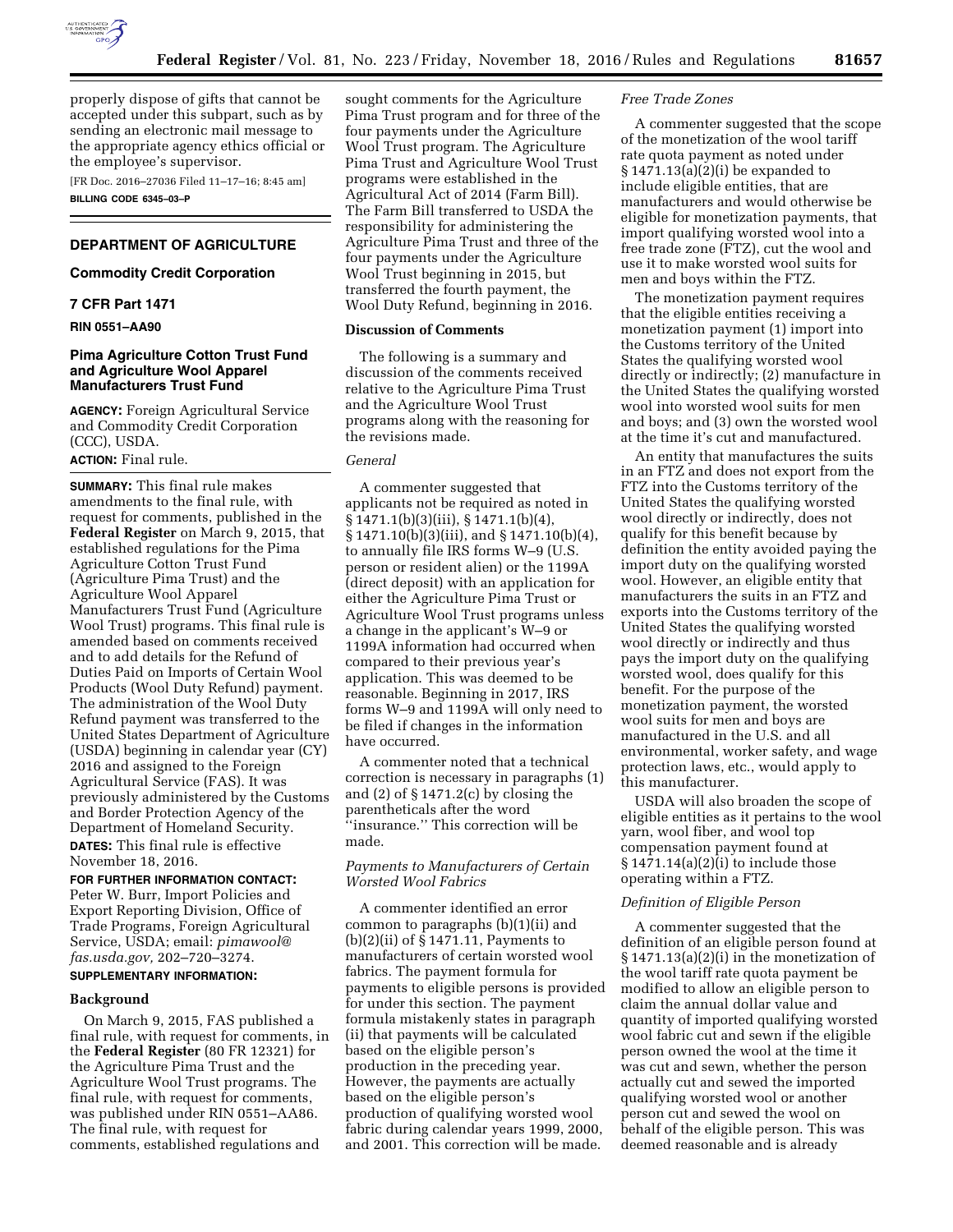allowed under § 1471.13(d)(3)(i)(A) and  $(d)(3)(ii)(A).$ 

USDA will also make this change as it pertains to the wool yarn, wool fiber, and wool top duty compensation payment found at § 1471.14(a)(2)(i).

#### *Reporting of Direct Imports*

A commenter suggested that applicants for the monetization of the wool tariff rate quota payment not be required to include direct imports on their annual application for this payment. The commenter's suggestion was based on their observance that countries of origin of imported qualifying worsted wool by direct importers is included on the Customs and Border Protection (CBP) form #7501, which is provided to the Secretary of Treasury every year, and thus it was redundant to also require this information to be included on the affirmation part of the annual application. Even though this information is provided to CBP each year, USDA will maintain the requirement as found at § 1471.13(d)(2)(iii)(A) and (B) that applicants for the monetization of the wool tariff rate quota payment include their direct and indirect imports on their annual application. Including direct and indirect imports on the application for this payment will make it easier for USDA to process the annual payments and to distribute them in a timely manner.

# *Importers Versus Manufacturers*

Regarding the monetization of the wool tariff rate quota payment, found at § 1471.13(a)(2), a commenter suggested that the definitions of eligible person and qualifying worsted wool, a provision eliciting specific business information, and the scope of the affirmation, be expanded to include all importers of qualifying worsted wool suitable for worsted wool suits, as opposed to importers of qualifying worsted wool that actually used the wool to make suits for men or boys. To support the commenter's position, the commenter cited statutory references to types of worsted wool fabrics categorized under the harmonized tariff schedule (HTS). However the commenter conflates statutory provisions authorizing the tariffs for HTS categories of worsted wool suitable for wool suits with defining the universe of eligible manufacturers who import qualifying worsted wool and are eligible for payments under this program. The wool tariff rate quota administered by the Secretary of Commerce, until its statutory sunset in 2014, in fact required that to benefit

from the tariff reduction, the worsted wool had to be actually used for worsted wool suits. This monetization program provides payments to manufacturers who formerly benefitted from the tariff reduction. The requirement in the monetization payment that the qualifying worsted wool must be used by the manufacturer receiving the payment to make suits for men and boys will remain unchanged.

A commenter made a suggestion regarding the wool yarn, wool fiber, and wool top duty compensation payment found at  $\S 1471.14(a)(2)$  that is similar to the comment above. The commenter suggested that the definitions of eligible person and qualifying wool, a provision eliciting specific business information, and the scope of the affirmation, be expanded from manufacturers that directly or indirectly imported qualifying wool and manufactured the qualifying wool, to include all importers of qualifying wool (whether or not the importer was also the manufacturer of the wool). To support this position, the commenter referred to statutory authority that did not require importers of qualifying wool to also be manufacturers of the qualifying wool. The commenter further stated that the wool duty refund program, of which only manufacturers of qualifying wool have participated, did not impose the requirement that the entity actually manufacture the qualifying wool. However the commenter is incorrect about what the statutory authority actually provides, and conflates extension of the duty suspension (that was applicable to all importers, regardless of whether they also manufactured men's and boy's wool suits) in section 5102 of the Trade Act of 2002, Public Law 107–210 and the wool duty refund payment program (that applied only to manufacturers of men's and boy's wool suits) in section 5101 of the Trade Act of 2002. The duty refund program administered by the U.S. Customs Service and by Customs and Border Protection in the Department of Homeland Security from 2002–2014 required that the importer must also be the manufacturer of the qualifying wool. The requirements in the wool yarn, wool fiber, and wool top duty compensation payment that the qualifying wool must be imported and must also be used for further manufacturing by the importing manufacturer will remain unchanged.

# *Refund of Duties Paid on Imports of Certain Wool Products*

The Wool Duty Refund payment found at § 1471.12 was administered by the Department of Homeland Security's

Customs and Border Protection (CBP) through 2015. In the Farm Bill, the Wool Duty Refund payment was established for the year 2016 through 2019 and was transferred to USDA. The Wool Duty Refund payment is open to U.S. entities that manufactured certain wool articles made with certain imported wool products during calendar years 2000, 2001 and 2002; received a 2005 payment under section 505 of the Trade and Development Act of 2000; and as of January 1st of the payment year, continues to be a manufacturer in the U.S. as provided for in Section 505(a) of the Trade and Development Act of 2000. FAS will administer the Wool Duty Refund payment for 2016–2019 exactly the same as it was administered by CBP.

#### **Executive Order 12630**

This Executive Order requires careful evaluation of governmental actions that interfere with constitutionally protected property rights. This rule does not interfere with any property rights and, therefore, does not need to be evaluated on the basis of the criteria outlined in Executive Order 12630.

# **Executive Order 12866**

This final rule is issued in conformance with Executive Order 12866 and Administrative Procedure Act (5 U.S.C. 553). It has been determined to be not significant for the purposes of Executive Order 12866 and was not reviewed by OMB for this purpose. A cost-benefit assessment of this rule was not completed.

#### **Executive Order 12372**

This final rule is not subject to Executive Order 12372, which requires intergovernmental consultation with State and local officials. See the notice related to 7 CFR part 3015, subpart V, published at 48 FR 29115 (June 24, 1983).

# **Executive Order 12988**

This final rule has been reviewed in accordance with Executive Order 12988. This rule would not preempt State or local laws, regulations, or policies unless they present an irreconcilable conflict with this rule. This rule would not be retroactive.

# **Executive Order 13132**

This final rule has been reviewed under Executive order 13132, ''Federalism.'' The policies contained in this final rule do not have any substantial direct effect on States, on the relationship between the Federal government and the States, or on the distribution of power and responsibilities among the various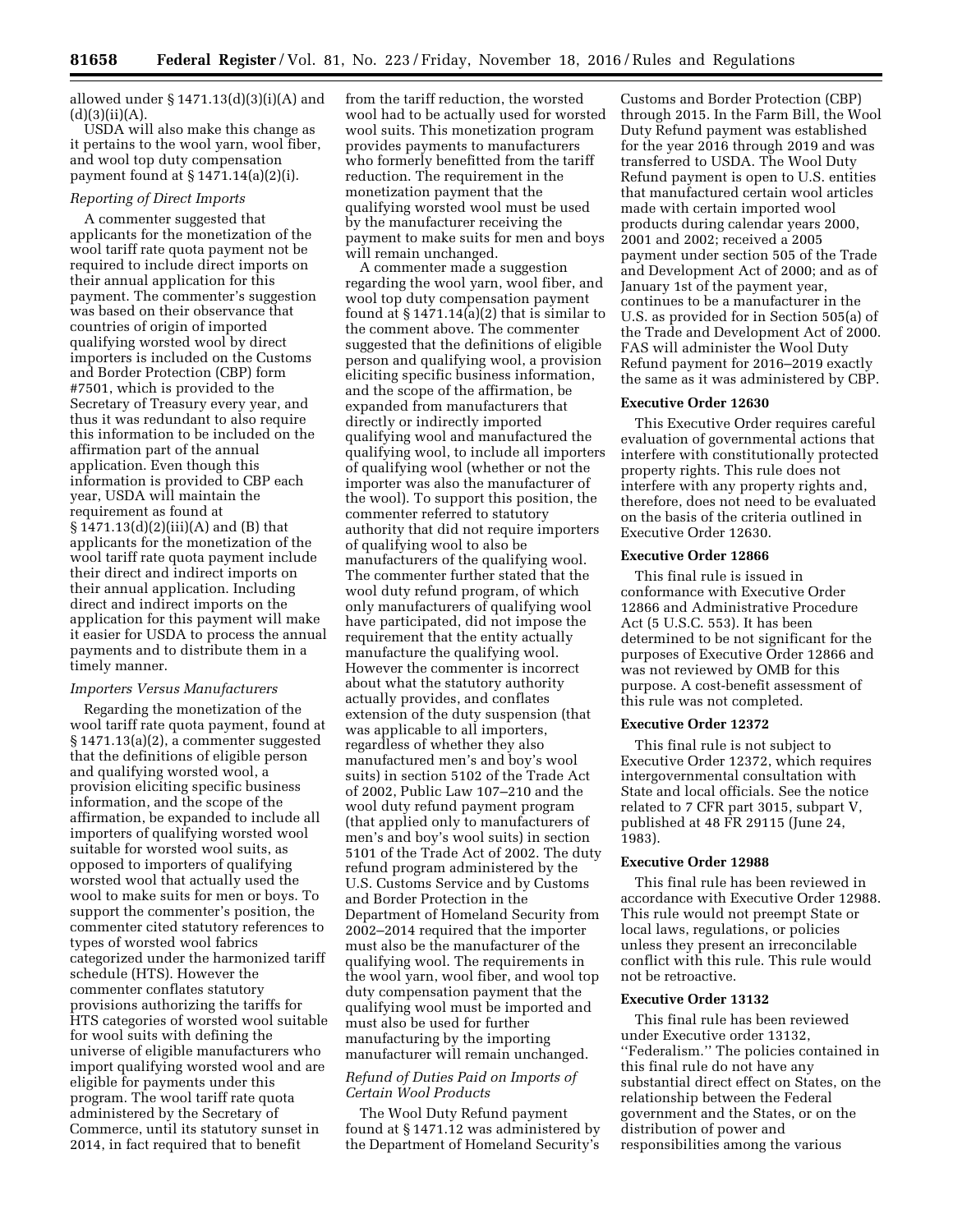levels of government, nor does this final **List of Subjects in 7 CFR Part 1471**  rule impose substantial direct compliance costs on State and local governments. Therefore, consultation with the States is not required.

# **Executive Order 13175**

This final rule has been reviewed for compliance with E.O. 13175. The policies contained in this final rule do not have tribal implications that preempt tribal law.

#### **Regulatory Flexibility Act**

The Regulatory Flexibility Act does not apply to this final rule because FAS is not required by 5 U.S.C. 553 or any other law to publish a notice of proposed rulemaking with respect to the subject matter of this final rule.

# **Civil Rights Impact Statement**

No major civil rights impact is likely to result from the announcement of this final rule. It will not have a negative civil rights impact on very-low income, low income, moderate income, and minority populations.

#### **Environmental Assessment**

The environmental impacts of this rule have been considered in a manner consistent with the provisions of the National Environmental Policy Act (NEPA, 42 U.S.C. 4321–4347), the regulations of the Council on Environmental Quality (40 CFR parts 1500–1508), and FAS regulations for compliance with NEPA (7 CFR part 799). FAS has determined that NEPA does not apply to this final rule and that no environmental assessment or environmental impact statement will be prepared.

#### **Unfunded Mandates Reform Act**

This final rule does not impose any enforceable duty or contain any unfunded mandate as described under Title II of the Unfunded Mandates Reform Act of 1995 (UMRA). Therefore, this rule is not subject to the requirements of sections 202 and 205 of UMRA.

# **E-Government Act Compliance**

FAS is committed to complying with the E-Government Act to promote the use of the Internet and other information technologies to provide increased opportunities for citizen access to Government information, services, and for other purposes. The forms, regulations, and other information collection activities required to be utilized by a person subject to this final rule are available at: *[http://www.fas.usda.gov.](http://www.fas.usda.gov)* 

Agricultural commodities, imports. Accordingly, 7 CFR part 1471 is amended as follows:

# **PART 1471—PIMA AGRICULTURE COTTON TRUST FUND (AGRICULTURE PIMA TRUST) AND AGRICULTURE WOOL APPAREL MANUFACTURERS TRUST FUND (AGRICULTURE WOOL TRUST)**

■ 1. The authority citation for part 1471 continues to read as follows:

**Authority:** Sections 501–506, Pub. L. 106– 200, (114 Stat. 299–304); Section 4002, Pub. L. 108–429 (7 U.S.C. 7101 note); Section 1633, Pub. L. 109–280 (120 Stat. 1166); Section 325, Pub. L. 110–343 (122 Stat. 3875); Sections 12314 and 12315, Pub. L. 113–79 (7 U.S.C. 2101 note and 7101 note).

#### **Subpart A—Agriculture Pima Trust**

■ 2. Amend § 1471.1 to revise paragraphs (b)(3)(iii) and (b)(4) to read as follows:

#### **§ 1471.1 Provisions common to this subpart.**

- \* \* \* \* \*
	- (b) \* \* \*
	- $(3)^*$  \* \*

(iii) A W–9 providing the Federal tax identification number of the person (if the information required by Form W–9 has changed since the previous application).

(4) Standard Form 1199A. Every person claiming a payment must provide Standard Form 1199A, a direct deposit sign-up form, to facilitate any transfer of funds (if the information required by Form 1199A has changed since the previous application). \* \* \* \* \*

#### **§ 1471.2 [Amended]**

■ 3. Amend § 1471.2(c)(1) and (2) by removing ''(excluding duty, shipping, and insurance'' and adding in its place ''(excluding duty, shipping, and insurance)''.

\* \* \* \* \*

# ■ 4. Revise § 1471.5 to read as follows:

# **§ 1471.5 Affidavit of pima cotton trade associations.**

In addition to applicable information requirements in § 1471.1, trade associations filing a claim for a payment must electronically provide a statement which states that during the calendar year immediately preceding the payment they were, as determined by the Secretary, a domestic nationally recognized association established and operating for the promotion of pima cotton for domestic use in textile and apparel goods.

### **Subpart B—Agriculture Wool Trust**

 $\blacksquare$  5. Amend § 1471.10 to revise paragraphs (b)(3)(iii) and (b)(4) to read as follows:

#### **§ 1471.10 Provisions common to this subpart.**

- \* \* \* \* \*
	- (b) \* \* \*
	- $(3) * * * *$

(iii) A W–9 providing the Federal tax identification number of the person (if the information required by Form W–9 has changed since the previous application).

(4) Every person claiming a payment must provide Standard Form 1199A, a direct deposit sign-up form, to facilitate any transfer of funds (if the information required by Form 1199A has changed since the previous application).

 $\blacksquare$  6. Amend § 1471.11 to revise paragraphs (b)(1)(ii) and (b)(2)(ii) to read as follows:

### **§ 1471.11 Payments to manufacturers of certain worsted wool fabrics.**

\* \* \* \* \*

\* \* \* \* \*

- (b) \* \* \*
- $(1) * * * *$

(ii) *Payment amounts.* A total of \$2,666,000 will be allocated annually among eligible persons covered by this paragraph on the basis of the percentage of each eligible person's total production (actual production, not estimates) of qualifying worsted wool fabric described in paragraph (b)(1)(i) of this section for each of the calendar years 1999, 2000, and 2001 in relation to the total production of such fabric by all eligible persons who qualify for payments under this paragraph for each of the calendar years 1999, 2000, and 2001.

\* \* \* \* \*  $(2) * * * *$ 

(ii) *Payment amounts.* A total of \$2,666,000 will be allocated annually among eligible persons covered by this paragraph on the basis of the percentage of each eligible person's total production (actual production, not estimates) of qualifying worsted wool fabric described in paragraph (b)(2)(i) of this section for each of the calendar years 1999, 2000, and 2001 in relation to the total production of such fabric by all eligible persons who qualify for payments under this paragraph for each of the calendar years 1999, 2000, and 2001.

\* \* \* \* \*